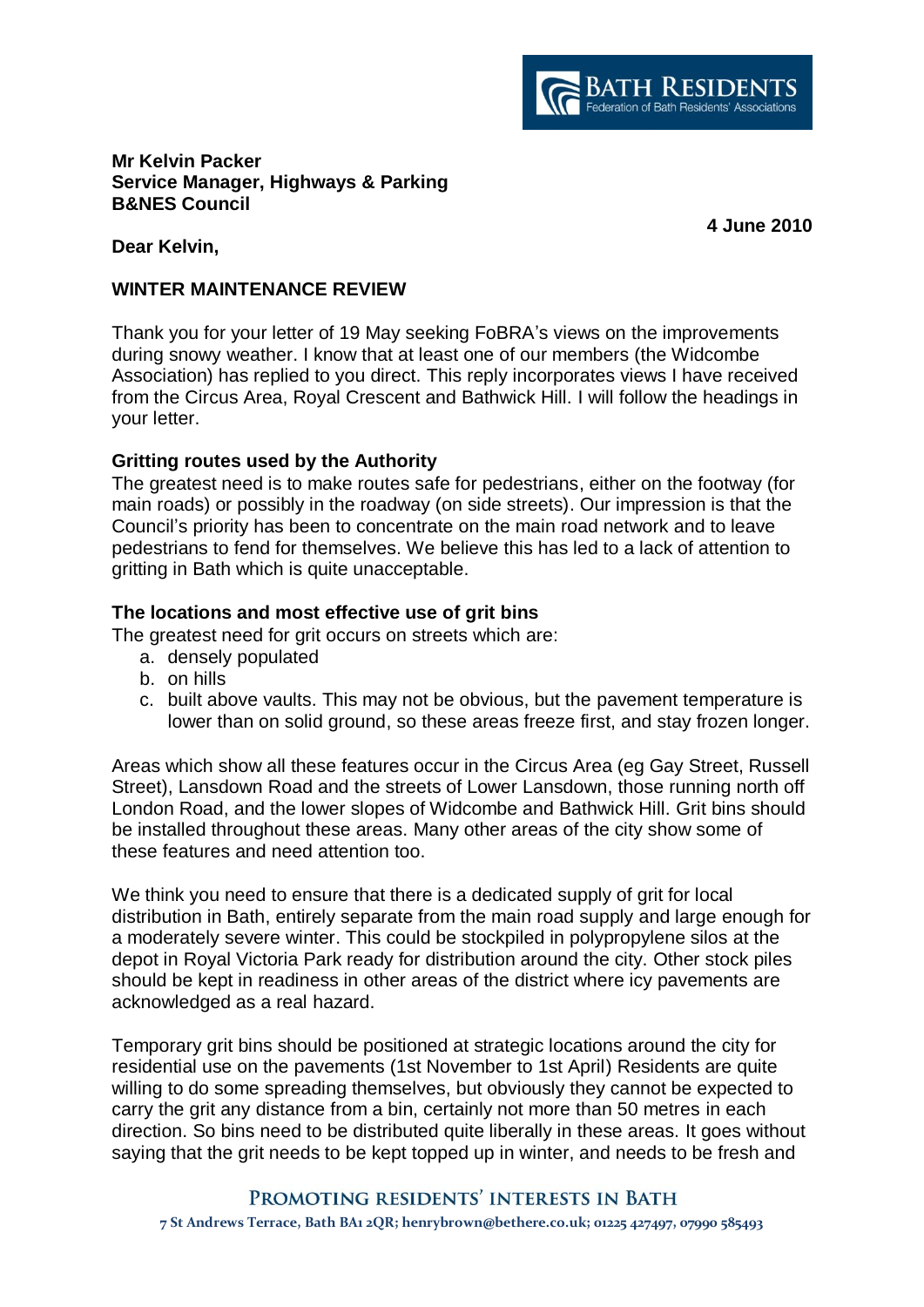spreadable. Grit which has solidified into lumps cannot be spread evenly or economically.

The Bathwick Hill Association requested a grit bin by the red telephone box near the corner of Bathwick Hill and Darlington Place. There are enough residents in this area willing to grit the Place and the pavements around it to make this worthwhile. Royal Crescent have also requested a grit bin. Both would like to know what is happening.

### **The role of parishes, community groups and partners including "self help"**

We can only speak about residents and residents' groups. Most residents were deterred last winter from clearing the snow outside their properties by media reports that they could be sued for damages if a passer-by slipped down on a cleared pavement. Since the Council was doing no snow clearing either, many areas stayed completely uncleared throughout the freeze-up, and there were even letters in the Chronicle (from non-residents) complaining about the lethally icy conditions in the Circus Area. Many people were injured throughout Bath as a result of this combined failure to take action, and it is essential to have a different regime in place by next winter.

We think that local groups, including residents' associations, could and should encourage their members to clear snow outside their properties, and to help any neighbours who are unable to do this for themselves because of age or disability. Groups could purchase, say, 6 hand held snow shovels for their area and have a list of volunteers (updated each year) ready to move out to assist in pavement .

We need the Council to endorse this encouragement, and to issue commonsense guidelines on snow-clearing. Eg, shovel the snow as soon as possible after it has fallen; clear it before gritting if possible, to make the grit more effective; do not try to clear snow/ice with boiling water, as this will freeze and make the situation worse. These do's and don'ts could be written on a postcard and distributed to residents.

Most important, the Council needs to reassure householders who follow the guidelines that they won't be liable to legal action from third parties. If the Council indemnified householders or was prepared to take over cases, this would greatly reduce the likelihood of action by third parties.

#### **The treatment of footways and priority sites for snow clearance**

Footways **are** priority sites for snow clearance, and need to be treated as such.

Last winter Neighbourhood Services started gritting of footways in the city, but quickly ran out of grit because larger volumes were used on the main road network. I should be interested to see any statistics, but suspect that more people were injured through slipping on icy pavements in Bath than through accidents on main roads. I have heard that the RUH ran out of plaster from all the broken bone operations they had to perform.

Neighbourhood Services' new multi-purpose street washer/sweeper/gritter did a superb job clearing and gritting the city centre pavements during the first day of the snow problem until they ran out of grit. They may need more of these machines.